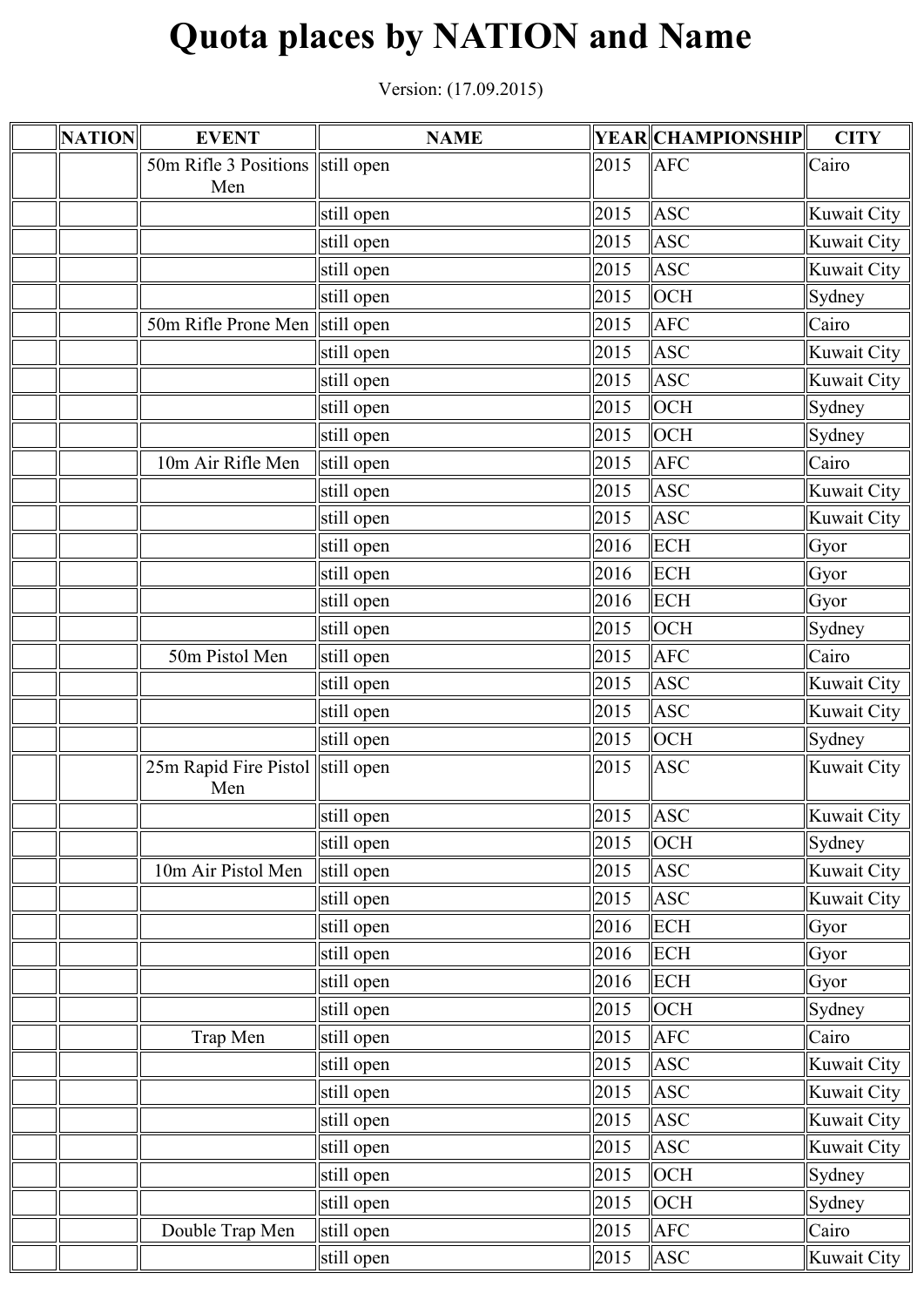|           |     |                                             | still open               | 2015 | <b>ASC</b> | Kuwait City |
|-----------|-----|---------------------------------------------|--------------------------|------|------------|-------------|
|           |     |                                             | still open               | 2015 | OCH        | Sydney      |
|           |     | <b>Skeet Men</b>                            | still open               | 2015 | <b>ASC</b> | Kuwait City |
|           |     |                                             | still open               | 2015 | <b>ASC</b> | Kuwait City |
|           |     |                                             | still open               | 2015 | <b>ASC</b> | Kuwait City |
|           |     |                                             | still open               | 2015 | <b>ASC</b> | Kuwait City |
|           |     |                                             | still open               | 2015 | OCH        | Sydney      |
|           |     |                                             | still open               | 2015 | OCH        | Sydney      |
|           |     | $10m$ Air Rifle Women still open            |                          | 2015 | <b>AFC</b> | Cairo       |
|           |     | 25m Pistol Women                            | still open               | 2015 | <b>AFC</b> | Cairo       |
|           |     | 10m Air Pistol<br>Women                     | still open               | 2015 | <b>AFC</b> | Cairo       |
|           |     | $25m$ Rapid Fire Pistol still open<br>Men   |                          | 2015 | <b>AFC</b> | Cairo       |
|           |     | 10m Air Pistol Men                          | still open               | 2015 | <b>AFC</b> | Cairo       |
|           |     | Skeet Men                                   | still open               | 2015 | <b>AFC</b> | Cairo       |
|           |     | 50m Rifle 3 Positions   still open<br>Women |                          | 2015 | <b>AFC</b> | Cairo       |
|           |     |                                             | still open               | 2015 | <b>ASC</b> | Kuwait City |
|           |     |                                             | still open               | 2015 | ASC        | Kuwait City |
|           |     |                                             | still open               | 2015 | <b>ASC</b> | Kuwait City |
|           |     |                                             | still open               | 2015 | OCH        | Sydney      |
|           |     | 10m Air Rifle Women still open              |                          | 2015 | <b>ASC</b> | Kuwait City |
|           |     |                                             | still open               | 2015 | <b>ASC</b> | Kuwait City |
|           |     |                                             | still open               | 2016 | ECH        | Gyor        |
|           |     |                                             | still open               | 2016 | ECH        | Gyor        |
|           |     |                                             | still open               | 2016 | ECH        | Gyor        |
|           |     |                                             | still open               | 2015 | OCH        | Sydney      |
|           |     | 25m Pistol Women                            | still open               | 2015 | <b>ASC</b> | Kuwait City |
|           |     |                                             | still open               | 2015 | <b>ASC</b> | Kuwait City |
|           |     |                                             | still open               | 2015 | <b>ASC</b> | Kuwait City |
|           |     |                                             | still open               | 2015 | OCH        | Sydney      |
|           |     | 10m Air Pistol<br>Women                     | still open               | 2015 | <b>ASC</b> | Kuwait City |
|           |     |                                             | still open               | 2015 | <b>ASC</b> | Kuwait City |
|           |     |                                             | still open               | 2016 | ECH        | Gyor        |
|           |     |                                             | still open               | 2016 | ECH        | Gyor        |
|           |     |                                             | still open               | 2016 | ECH        | Gyor        |
|           |     |                                             | still open               | 2015 | OCH        | Sydney      |
|           |     | Trap Women                                  | still open               | 2015 | <b>AFC</b> | Cairo       |
|           |     |                                             | still open               | 2015 | <b>ASC</b> | Kuwait City |
|           |     |                                             | still open               | 2015 | OCH        | Sydney      |
|           |     | <b>Skeet Women</b>                          | still open               | 2015 | <b>AFC</b> | Cairo       |
|           |     |                                             | still open               | 2015 | <b>ASC</b> | Kuwait City |
|           |     |                                             | still open               | 2015 | OCH        | Sydney      |
| $\bullet$ | ARG | Trap Men                                    | <b>BORELLO, Fernando</b> | 2015 | PAG        | Toronto     |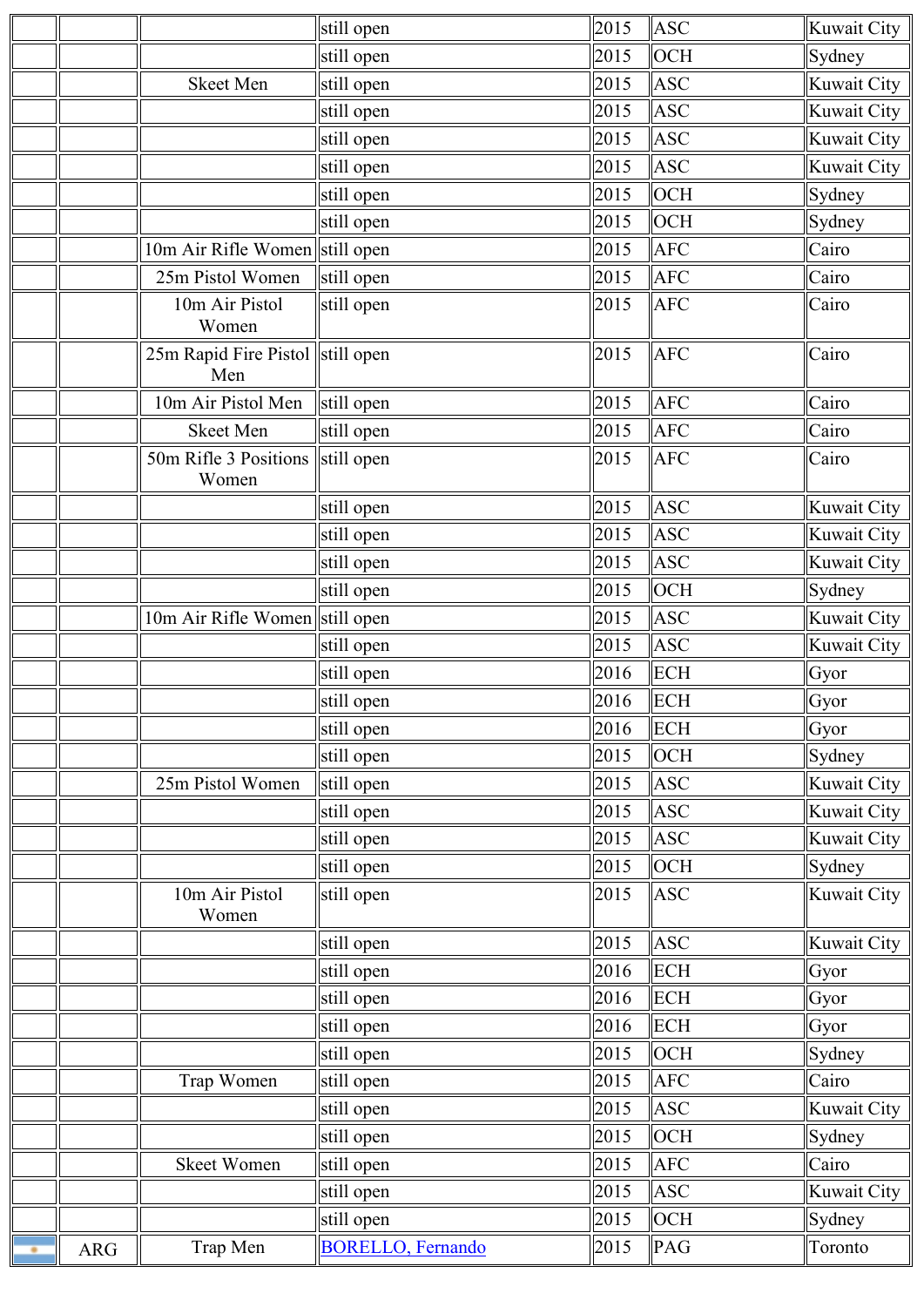|                  |            | <b>Skeet Men</b>                             | GIL, Federico                              | 2015 | <b>WC</b>  | Gabala                 |
|------------------|------------|----------------------------------------------|--------------------------------------------|------|------------|------------------------|
|                  |            | Women                                        | 50m Rifle 3 Positions FOURNEL, Amelia Rosa | 2015 | PAG        | Toronto                |
|                  |            | 10m Air Rifle Women RUSSO, Fernanda          |                                            | 2015 | PAG        | Toronto                |
|                  |            | <b>Skeet Women</b>                           | <b>GIL, Melisa</b>                         | 2015 | PAG        | Toronto                |
| 票.               | <b>AUS</b> | 50m Rifle Prone Men POTENT, Warren           |                                            | 2014 | <b>WCH</b> | Granada                |
|                  |            | Trap Men                                     | <b>DIAMOND, Michael</b>                    | 2015 | <b>WC</b>  | Acapulco               |
|                  |            | Trap Women                                   | <b>SCANLAN, Laetisha</b>                   | 2015 | <b>WC</b>  | Acapulco               |
|                  |            |                                              | <b>SKINNER, Catherine</b>                  | 2014 | <b>WCH</b> | Granada                |
|                  | <b>AUT</b> | 50m Rifle 3 Positions RUMPLER, Gernot<br>Men |                                            | 2015 | ECH        | Maribor                |
|                  |            | 50m Rifle Prone Men RASER, Stefan            |                                            | 2015 | <b>WC</b>  | Munich                 |
|                  |            | 10m Air Rifle Men                            | <b>SCHMIRL, Alexander</b>                  | 2015 | <b>WC</b>  | Fort Benning           |
|                  |            | <b>Skeet Men</b>                             | <b>KUNTSCHIK</b> , Sebastian               | 2015 | <b>WC</b>  | Gabala                 |
|                  |            | 10m Air Rifle Women HOFMANN, Olivia          |                                            | 2015 | <b>WC</b>  | Munich                 |
|                  | <b>BEL</b> | Trap Men                                     | <b>MOTTET, Maxime</b>                      | 2015 | <b>WCH</b> | Lonato                 |
|                  | <b>BLR</b> |                                              | 50m Rifle Prone Men SHCHERBATSEVICH, Yury  | 2014 | <b>WCH</b> | Granada                |
|                  |            | 10m Air Rifle Men                            | <b>CHARHEIKA</b> , Illia                   | 2015 | <b>WC</b>  | Gabala                 |
|                  |            |                                              | <b>BUBNOVICH, Vitali</b>                   | 2014 | <b>WCH</b> | Granada                |
|                  |            | 10m Air Pistol<br>Women                      | CHAIKA, Viktoria                           | 2015 | EUG        | Baku                   |
| $\ddot{\bullet}$ | <b>BRA</b> |                                              | 50m Rifle Prone Men RIPPEL, Cassio Cesar   | 2015 | PAG        | Toronto                |
|                  |            | 25m Rapid Fire Pistol  Host Country<br>Men   |                                            | 2014 |            | <b>By ISSF</b><br>Rule |
|                  |            | 10m Air Pistol Men   WU, Felipe Almeida      |                                            | 2015 | PAG        | Toronto                |
|                  |            | Trap Men                                     | Host Country                               | 2014 |            | <b>By ISSF</b><br>Rule |
|                  |            | <b>Skeet Men</b>                             | <b>Host Country</b>                        | 2014 |            | <b>By ISSF</b><br>Rule |
|                  |            | 10m Air Rifle Women Host Country             |                                            | 2014 |            | <b>By ISSF</b><br>Rule |
|                  |            | 10m Air Pistol<br>Women                      | <b>Host Country</b>                        | 2014 |            | <b>By ISSF</b><br>Rule |
|                  |            | Trap Women                                   | <b>Host Country</b>                        | 2014 |            | <b>By ISSF</b><br>Rule |
|                  |            | <b>Skeet Women</b>                           | <b>Host Country</b>                        | 2014 |            | <b>By ISSF</b><br>Rule |
|                  | <b>BUL</b> | 10m Air Rifle Men                            | <b>RIZOV</b> , Anton                       | 2015 | <b>WC</b>  | Fort Benning           |
|                  |            | 10m Air Pistol Men                           | DONKOV, Samuil                             | 2014 | <b>WCH</b> | Granada                |
|                  |            | 25m Pistol Women                             | <b>BONEVA</b> , Antoaneta                  | 2015 | <b>WC</b>  | Fort Benning           |
|                  | CAN        | 10m Air Pistol<br>Women                      | KIEJKO, Lynda                              | 2015 | PAG        | Toronto                |
|                  |            | Trap Women                                   | CHUDOBA, Amanda                            | 2015 | PAG        | Toronto                |
| <b>x</b>         | <b>CHI</b> | <b>Skeet Women</b>                           | CROVETTO CHADID, Francisca                 | 2015 | WC         | Gabala                 |
|                  | <b>CHN</b> | 50m Rifle 3 Positions<br>Men                 | HUI, Zicheng                               | 2015 | <b>WC</b>  | Changwon               |
|                  |            |                                              | ZHU, Qinan                                 | 2014 | <b>WCH</b> | Granada                |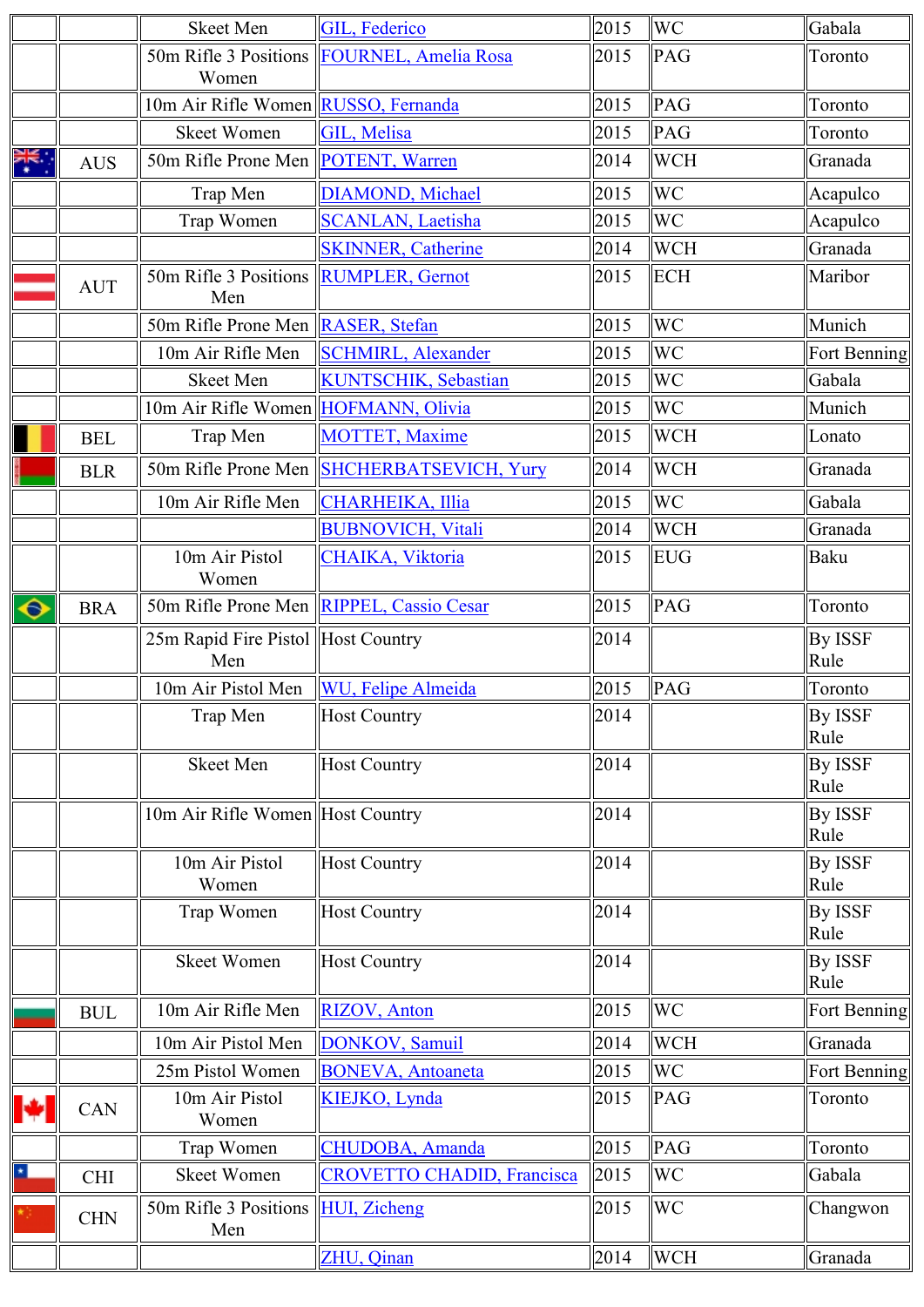|   |            | 10m Air Rifle Men                               | CAO, Yifei                                           | 2014 | <b>WCH</b> | Granada      |
|---|------------|-------------------------------------------------|------------------------------------------------------|------|------------|--------------|
|   |            |                                                 | YANG, Haoran                                         | 2014 | <b>WCH</b> | Granada      |
|   |            | 50m Pistol Men                                  | <b>ZHANG, Bowen</b>                                  | 2015 | <b>WC</b>  | Changwon     |
|   |            |                                                 | PANG, Wei                                            | 2014 | <b>WCH</b> | Granada      |
|   |            | 25m Rapid Fire Pistol LAO, Jiajie<br>Men        |                                                      | 2015 | <b>WC</b>  | Gabala       |
|   |            |                                                 | HU, Haozhe                                           | 2015 | <b>WC</b>  | Gabala       |
|   |            | 10m Air Pistol Men                              | <b>SUN, Yang</b>                                     | 2015 | <b>WC</b>  | Munich       |
|   |            |                                                 | PU, Qifeng                                           | 2014 | <b>WCH</b> | Granada      |
|   |            | Double Trap Men                                 | HU, Binyuan                                          | 2015 | <b>WC</b>  | Acapulco     |
|   |            |                                                 | PAN, Qiang                                           | 2015 | <b>WC</b>  | Larnaca      |
|   |            | 50m Rifle 3 Positions<br>Women                  | ZHAO, Huixin                                         | 2015 | <b>WC</b>  | Changwon     |
|   |            |                                                 | <b>CHEN</b> , Dongqi                                 | 2014 | <b>WCH</b> | Granada      |
|   |            | 10m Air Rifle Women YI, Siling                  |                                                      | 2014 | <b>WCH</b> | Granada      |
|   |            |                                                 | <b>ZHANG, Binbin</b>                                 | 2014 | <b>WCH</b> | Granada      |
|   |            | 25m Pistol Women                                | LIN, Yuemei                                          | 2015 | <b>WC</b>  | Changwon     |
|   |            |                                                 | <b>ZHANG</b> , Jingjing                              | 2014 | <b>WCH</b> | Granada      |
|   |            | 10m Air Pistol<br>Women                         | ZHANG, Mengxue                                       | 2015 | <b>WC</b>  | Changwon     |
|   |            |                                                 | GUO, Wenjun                                          | 2015 | <b>WC</b>  | Munich       |
|   |            | <b>Skeet Women</b>                              | <b>WEI, Meng</b>                                     | 2015 | <b>WC</b>  | Acapulco     |
|   |            |                                                 | YU, Xiumin                                           | 2015 | <b>WC</b>  | Larnaca      |
| 雞 | <b>CRO</b> | 10m Air Rifle Men                               | <b>GORSA</b> , Petar                                 | 2015 | <b>WC</b>  | Gabala       |
|   |            | Trap Men                                        | <b>GLASNOVIC, Josip</b>                              | 2015 | <b>WC</b>  | Al Ain       |
|   |            |                                                 | <b>CERNOGORAZ, Giovanni</b>                          | 2015 | <b>WC</b>  | Gabala       |
|   |            | 50m Rifle 3 Positions PEJCIC, Snjezana<br>Women |                                                      | 2014 | <b>WCH</b> | Granada      |
|   |            | 10m Air Rifle Women GUSTIN, Valentina           |                                                      | 2015 | <b>WC</b>  | Munich       |
|   | CUB        | Men                                             | 50m Rifle 3 Positions MOLERIO QUINTANA,<br>Alexander | 2014 | CAT        | Guadalajara  |
|   |            | 50m Rifle Prone Men ESTPINAN, Reinier           |                                                      | 2014 | <b>CAT</b> | Guadalajara  |
|   |            | 50m Pistol Men                                  | <b>GRAU POTRILLE, Jorge</b>                          | 2014 | <b>CAT</b> | Guadalajara  |
|   |            | 25m Rapid Fire Pistol PUPO, Leuris<br>Men       |                                                      | 2015 | <b>WC</b>  | Fort Benning |
|   |            | <b>Skeet Men</b>                                | RODRIGUEZ MARTINEZ, Juan<br>Miguel                   | 2015 | PAG        | Toronto      |
|   |            | 50m Rifle 3 Positions<br>Women                  | <b>PEREZ, Dianelys</b>                               | 2014 | <b>CAT</b> | Guadalajara  |
|   |            |                                                 | 10m Air Rifle Women DE LA CRUZ, Eglys Yahima         | 2014 | <b>CAT</b> | Guadalajara  |
|   | <b>CYP</b> | Skeet Men                                       | <b>CHASIKOS</b> , Andreas                            | 2015 | <b>WC</b>  | Al Ain       |
|   |            | <b>Skeet Women</b>                              | ELEFTHERIOU, Andri                                   | 2015 | <b>WCH</b> | Lonato       |
|   | <b>CZE</b> | 50m Rifle Prone Men JERABEK, Tomas              |                                                      | 2015 | <b>WC</b>  | Gabala       |
|   |            | Trap Men                                        | <b>KOSTELECKY, David</b>                             | 2015 | <b>WC</b>  | Al Ain       |
|   |            | 50m Rifle 3 Positions                           | <b>SVECOVA, Lucie</b>                                | 2015 | ECH        | Maribor      |
|   |            | Women                                           |                                                      |      |            |              |
|   |            |                                                 | MAZUROVA, Nikola                                     | 2014 | <b>WCH</b> | Granada      |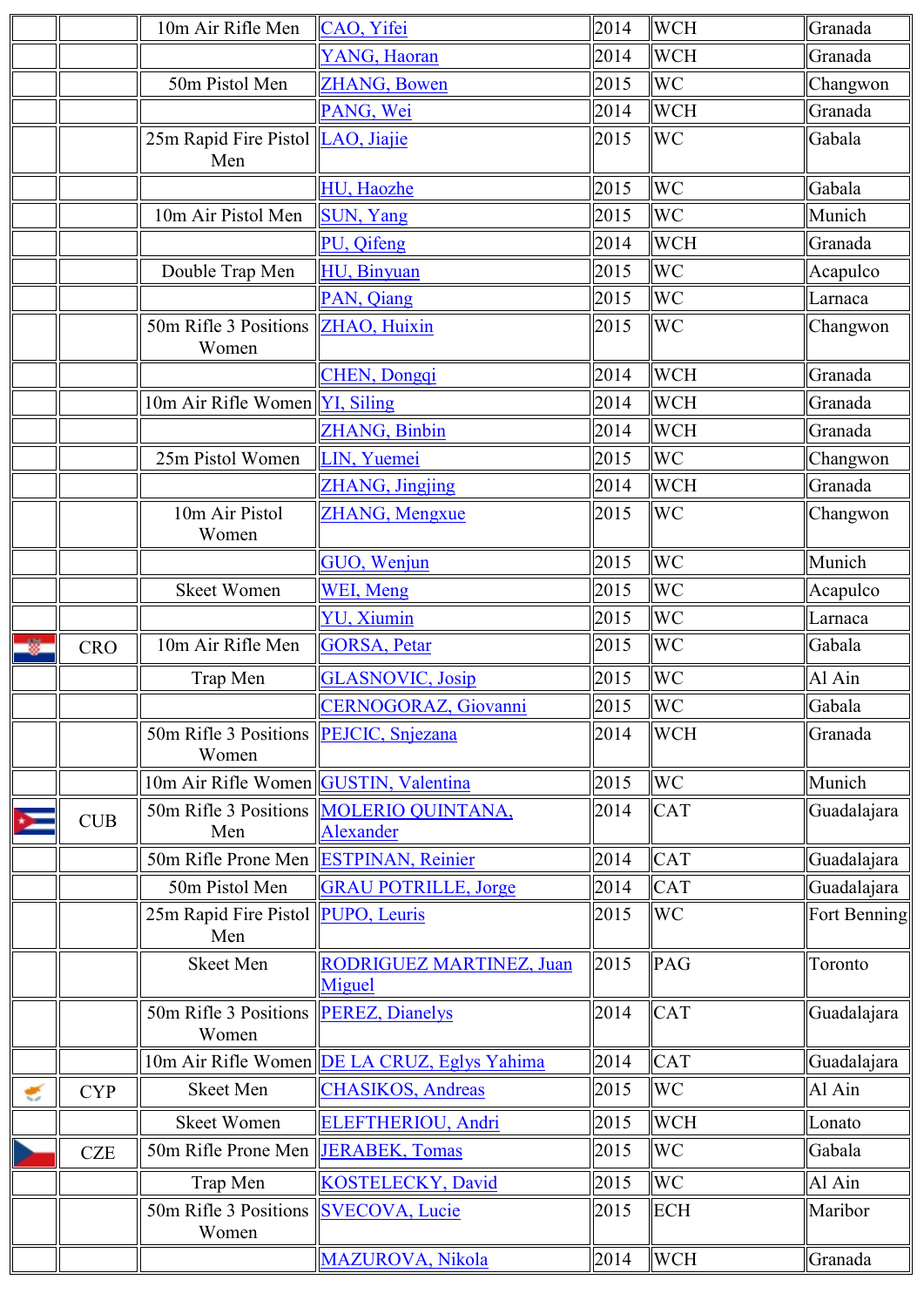|                                     |            | <b>Skeet Women</b>                             | JAHODOVA, Libuse                          | 2015 | <b>WCH</b> | Lonato       |
|-------------------------------------|------------|------------------------------------------------|-------------------------------------------|------|------------|--------------|
|                                     | <b>DEN</b> | 50m Rifle Prone Men  GRIMMEL, Torben           |                                           | 2015 | <b>WC</b>  | Gabala       |
|                                     |            | <b>Skeet Men</b>                               | <b>HANSEN</b> , Jesper                    | 2015 | <b>WC</b>  | Al Ain       |
|                                     |            | 10m Air Rifle Women NIELSEN, Stine             |                                           | 2014 | <b>WCH</b> | Granada      |
|                                     | <b>DOM</b> | Trap Men                                       | LORENZO, Eduardo                          | 2014 | <b>CAT</b> | Guadalajara  |
| -6-                                 | <b>ECU</b> | 25m Pistol Women                               | PEREZ PENA, Andrea                        | 2014 | <b>CAT</b> | Guadalajara  |
|                                     | <b>EGY</b> | <b>Skeet Men</b>                               | <b>MEHELBA, Azmy</b>                      | 2014 | <b>WCH</b> | Granada      |
|                                     |            | 10m Air Rifle Women HASHAD, Shimaa             |                                           | 2015 | <b>WC</b>  | Fort Benning |
| $\bullet$                           | <b>ESA</b> | 10m Air Pistol<br>Women                        | <b>CASTRO</b> , Lilian                    | 2014 | <b>CAT</b> | Guadalajara  |
| 案                                   | <b>ESP</b> | 50m Pistol Men                                 | <b>CARRERA</b> , Pablo                    | 2015 | <b>WC</b>  | Gabala       |
|                                     |            | 25m Rapid Fire Pistol LLAMES, Jorge<br>Men     |                                           | 2015 | <b>EUG</b> | Baku         |
|                                     |            | Trap Men                                       | FERNANDEZ, Alberto                        | 2015 | <b>ECH</b> | Maribor      |
|                                     |            | 10m Air Pistol<br>Women                        | FRANQUET, Sonia                           | 2014 | <b>WCH</b> | Granada      |
|                                     |            | Trap Women                                     | <b>GALVEZ</b> , Fatima                    | 2014 | <b>WCH</b> | Granada      |
|                                     | <b>FIN</b> | Trap Men                                       | <b>TORNROOS, Vesa</b>                     | 2015 | <b>WC</b>  | Larnaca      |
|                                     |            | Trap Women                                     | <b>MAKELA-NUMMELA, Satu</b>               | 2015 | <b>WC</b>  | Larnaca      |
|                                     | <b>FRA</b> | 50m Rifle 3 Positions<br>Men                   | <b>SAUVEPLANE, Valerian</b>               | 2015 | <b>EUG</b> | Baku         |
|                                     |            |                                                | RAYNAUD, Alexis                           | 2015 | <b>WC</b>  | Munich       |
|                                     |            | 50m Rifle Prone Men GRAFF, Cyril               |                                           | 2015 | <b>WC</b>  | Munich       |
|                                     |            | 10m Air Rifle Men                              | <b>MONNIER</b> , Jeremy                   | 2014 | <b>WCH</b> | Granada      |
|                                     |            | Men                                            | 25m Rapid Fire Pistol   QUIQUAMPOIX, Jean | 2015 | <b>WC</b>  | Changwon     |
|                                     |            | <b>Skeet Men</b>                               | <b>DELAUNAY</b> , Eric                    | 2015 | <b>ECH</b> | Maribor      |
|                                     |            |                                                | <b>TERRAS, Anthony</b>                    | 2014 | <b>WCH</b> | Granada      |
|                                     |            | 50m Rifle 3 Positions BRIZE, Laurence<br>Women |                                           | 2015 | <b>EUG</b> | Baku         |
|                                     |            | 25m Pistol Women                               | <b>LAMOLLE, Mathilde</b>                  | 2015 | <b>WC</b>  | Fort Benning |
|                                     |            |                                                | <b>TIRODE</b> , Stephanie                 | 2014 | <b>WCH</b> | Granada      |
|                                     |            | 10m Air Pistol<br>Women                        | <b>GOBERVILLE, Celine</b>                 | 2015 | <b>WC</b>  | Gabala       |
| VZ<br>ZN                            | <b>GBR</b> | Trap Men                                       | LING, Edward                              | 2014 | <b>WCH</b> | Granada      |
|                                     |            | Double Trap Men                                | <b>SCOTT, Steven</b>                      | 2015 | <b>WC</b>  | Gabala       |
|                                     |            |                                                | <b>KNEALE, Tim</b>                        | 2015 | <b>WCH</b> | Lonato       |
|                                     |            | Women                                          | 50m Rifle 3 Positions MCINTOSH, Jennifer  | 2015 | ECH        | Maribor      |
|                                     |            | <b>Skeet Women</b>                             | <b>HILL</b> , Amber                       | 2015 | EUG        | Baku         |
|                                     |            |                                                | <b>ALLEN</b> , Elena                      | 2014 | <b>WCH</b> | Granada      |
| $+$ $+$<br>$\overline{\phantom{a}}$ | <b>GEO</b> | 25m Pistol Women                               | <b>SALUKVADZE, Nino</b>                   | 2015 | <b>ECH</b> | Maribor      |
|                                     | <b>GER</b> | 50m Rifle 3 Positions<br>Men                   | <b>JANKER, Michael</b>                    | 2015 | ECH        | Maribor      |
|                                     |            |                                                | LINK, Andre                               | 2015 | <b>WC</b>  | Munich       |
|                                     |            |                                                | 50m Rifle Prone Men JUNGHAENEL, Henri     | 2015 | <b>EUG</b> | Baku         |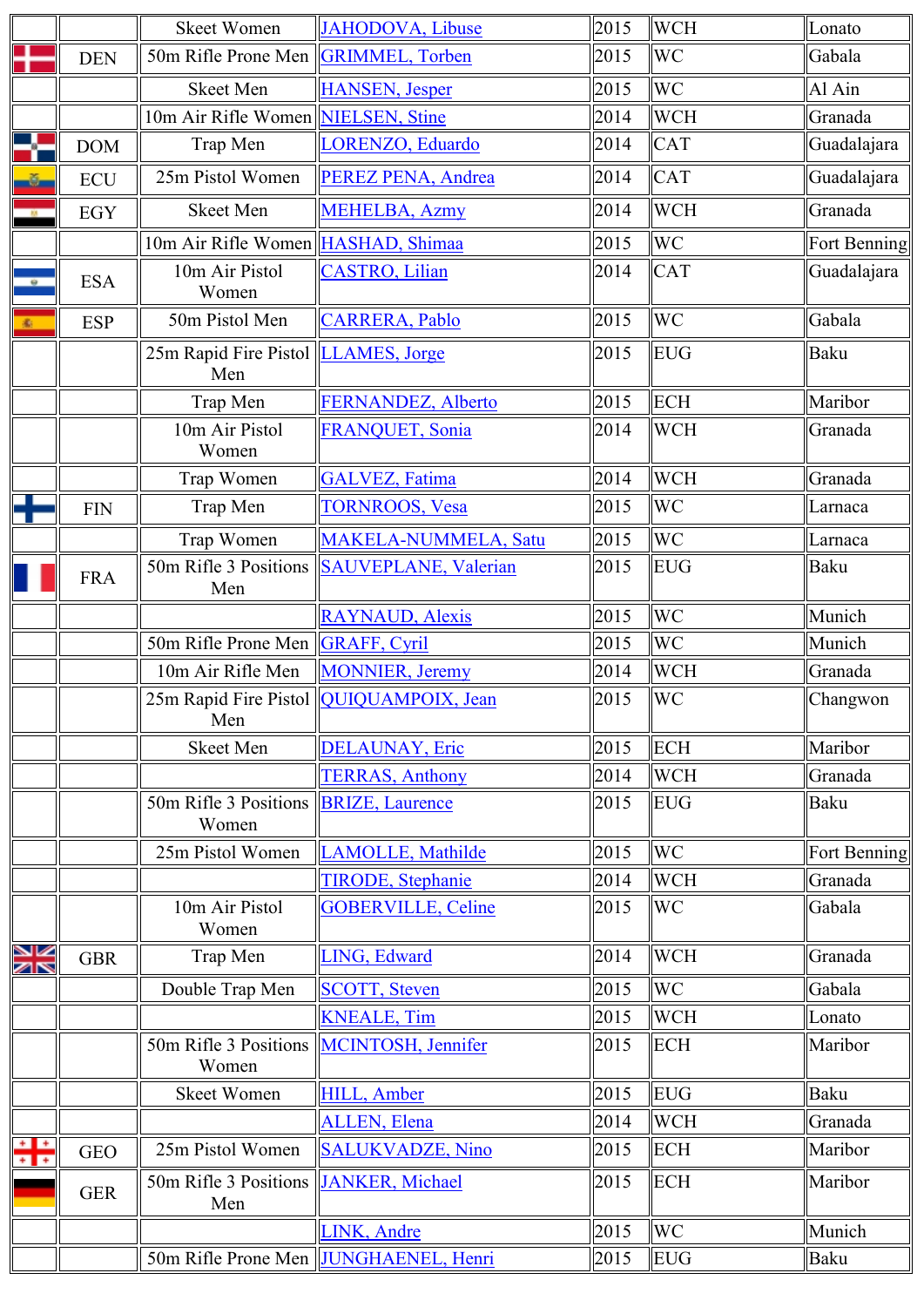|                   |            |                                               | <b>BRODMEIER, Daniel</b>                   | 2014 | <b>WCH</b>  | Granada      |
|-------------------|------------|-----------------------------------------------|--------------------------------------------|------|-------------|--------------|
|                   |            | 10m Air Rifle Men                             | <b>SCHALLENBERGER, Nicolas</b>             | 2015 | WC          | Changwon     |
|                   |            | 25m Rapid Fire Pistol REITZ, Christian<br>Men |                                            | 2015 | <b>WC</b>   | Fort Benning |
|                   |            |                                               | <b>GEIS, Oliver</b>                        | 2014 | <b>WCH</b>  | Granada      |
|                   |            | Double Trap Men                               | <b>GOLDBRUNNER, Michael</b>                | 2015 | <b>WC</b>   | Gabala       |
|                   |            | <b>Skeet Men</b>                              | <b>BUCHHEIM, Ralf</b>                      | 2015 | <b>WCH</b>  | Lonato       |
|                   |            | Women                                         | 50m Rifle 3 Positions GSCHWANDTNER, Selina | 2015 | <b>WC</b>   | Changwon     |
|                   |            |                                               | <b>GAUSS</b> , Beate                       | 2014 | <b>WCH</b>  | Granada      |
|                   |            |                                               | 10m Air Rifle Women KREUTZER, Nina Laura   | 2015 | <b>WC</b>   | Munich       |
|                   |            |                                               | PFEILSCHIFTER, Sonja                       | 2014 | <b>WCH</b>  | Granada      |
|                   |            | Trap Women                                    | QUOOSS, Katrin                             | 2014 | <b>WCH</b>  | Granada      |
|                   |            | <b>Skeet Women</b>                            | <b>WENZEL</b> , Christine                  | 2015 | ECH         | Maribor      |
| Ł                 | <b>GRE</b> | <b>Skeet Men</b>                              | <b>MITAS, Efthimios</b>                    | 2015 | ECH         | Maribor      |
|                   |            | 10m Air Pistol<br>Women                       | <b>KORAKAKI</b> , Anna                     | 2015 | <b>WC</b>   | Fort Benning |
| Ŵ                 | <b>GUA</b> | Double Trap Men                               | <b>BROL, Hebert</b>                        | 2015 | $\vert$ PAG | Toronto      |
|                   |            |                                               | <b>BROL, Enrique</b>                       | 2015 | <b>WC</b>   | Larnaca      |
|                   | <b>HUN</b> | 50m Rifle Prone Men SZABIAN, Norbert          |                                            | 2015 | ECH         | Maribor      |
|                   |            | 10m Air Rifle Men                             | <b>SIDI</b> , Peter                        | 2015 | <b>WC</b>   | Changwon     |
|                   |            |                                               | PENI, Istvan                               | 2015 | WC          | Gabala       |
|                   |            | 25m Pistol Women                              | CSONKA, Zsofia                             | 2015 | ECH         | Maribor      |
|                   |            |                                               | <b>TOBAI SIKE, Renata</b>                  | 2014 | <b>WCH</b>  | Granada      |
| $^{\circ}$        | IND        | 50m Rifle 3 Positions SINGH, Chain<br>Men     |                                            | 2015 | <b>WC</b>   | Gabala       |
|                   |            | 50m Rifle Prone Men NARANG, Gagan             |                                            | 2015 | <b>WC</b>   | Fort Benning |
|                   |            | 10m Air Rifle Men                             | <b>BINDRA, Abhinav</b>                     | 2015 | <b>WC</b>   | Munich       |
|                   |            | 50m Pistol Men                                | NANJAPPA, Prakash                          | 2015 | <b>WC</b>   | Gabala       |
|                   |            |                                               | RAI, Jitu                                  | 2014 | <b>WCH</b>  | Granada      |
|                   |            | 10m Air Pistol Men                            | <b>SINGH, Gurpreet</b>                     | 2015 | <b>WC</b>   | Munich       |
|                   |            | Skeet Men                                     | <b>KHAN, Mairaj Ahmad</b>                  | 2015 | <b>WCH</b>  | Lonato       |
|                   |            | 10m Air Rifle Women CHANDELA, Apurvi          |                                            | 2015 | <b>WC</b>   | Changwon     |
| $\overline{\Phi}$ | <b>IRI</b> |                                               | 10m Air Rifle Women KHEDMATI, Najmeh       | 2015 | <b>WC</b>   | Gabala       |
|                   |            |                                               | <b>AHMADI</b> , Elaheh                     | 2015 | <b>WC</b>   | Gabala       |
|                   |            | 10m Air Rifle Men                             | <b>RICHTER, Sergey</b>                     | 2015 | EUG         | Baku         |
| ✿                 | <b>ISR</b> |                                               |                                            |      |             |              |
|                   | <b>ITA</b> | Men                                           | 50m Rifle 3 Positions CAMPRIANI, Niccolo   | 2014 | <b>WCH</b>  | Granada      |
|                   |            | 50m Rifle Prone Men DE NICOLO, Marco          |                                            | 2014 | <b>WCH</b>  | Granada      |
|                   |            | 50m Pistol Men                                | <b>BRUNO</b> , Francesco                   | 2015 | ECH         | Maribor      |
|                   |            |                                               | <b>GIORDANO</b> , Giuseppe                 | 2015 | <b>WC</b>   | Munich       |
|                   |            | Trap Men                                      | <b>FABBRIZI, Massimo</b>                   | 2015 | <b>WC</b>   | Acapulco     |
|                   |            |                                               | PELLIELO, Giovanni                         | 2014 | <b>WCH</b>  | Granada      |
|                   |            | Double Trap Men                               | <b>INNOCENTI, Marco</b>                    | 2015 | <b>WC</b>   | Al Ain       |
|                   |            |                                               | <b>BARILLA, Antonino</b>                   | 2014 | <b>WCH</b>  | Granada      |
|                   |            | Skeet Men                                     | LUCHINI, Valerio                           | 2015 | <b>WC</b>   | Acapulco     |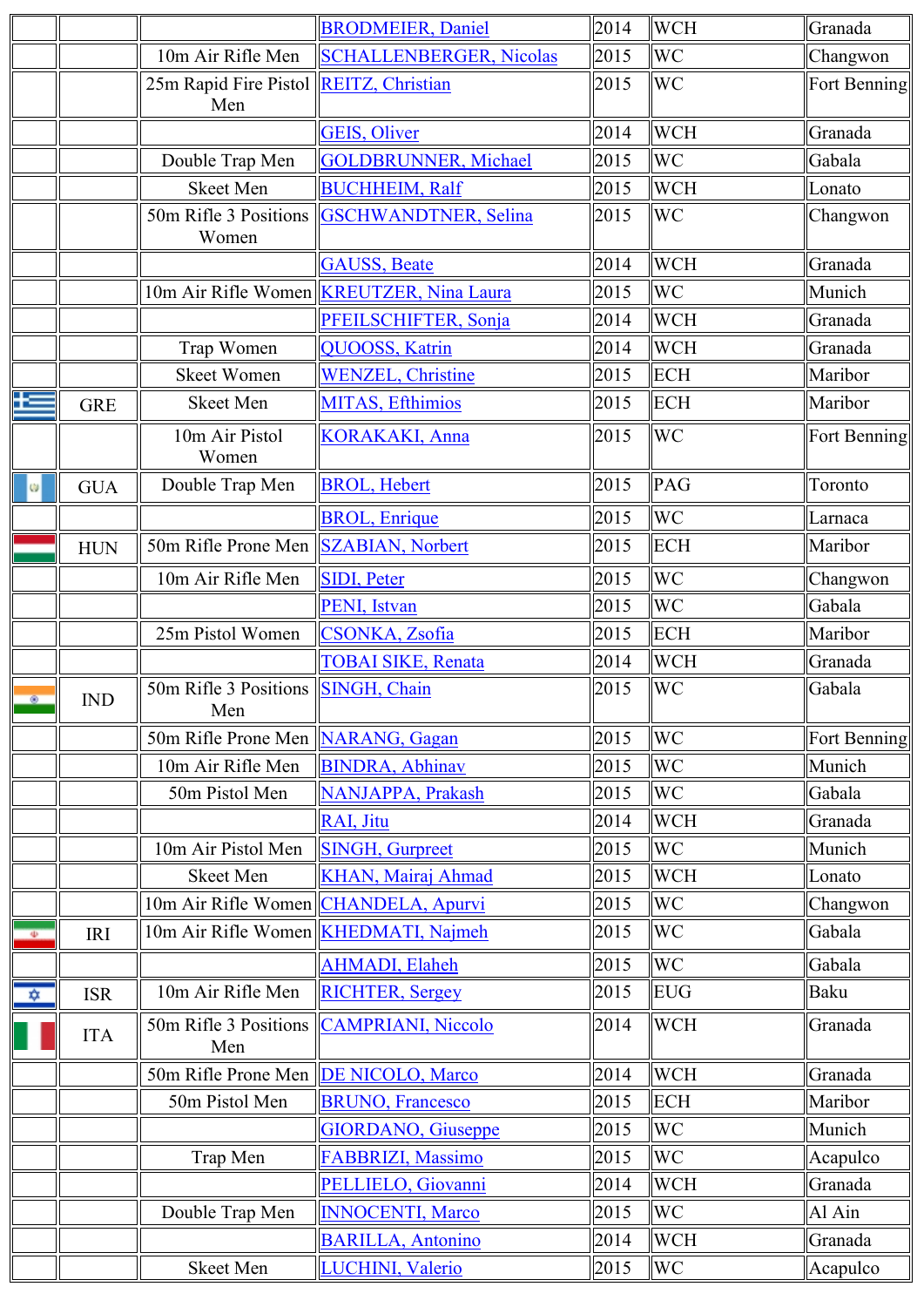|    |            |                                                    | <b>FILIPPELLI, Riccardo</b>                             | 2015 | <b>WC</b>  | Acapulco     |
|----|------------|----------------------------------------------------|---------------------------------------------------------|------|------------|--------------|
|    |            | 10m Air Rifle Women ZUBLASING, Petra               |                                                         | 2014 | <b>WCH</b> | Granada      |
|    |            | Trap Women                                         | <b>STANCO, Silvana</b>                                  | 2015 | <b>WC</b>  | Al Ain       |
|    |            | <b>Skeet Women</b>                                 | <b>CAINERO</b> , Chiara                                 | 2015 | <b>WC</b>  | Al Ain       |
|    |            |                                                    | <b>BACOSI</b> , Diana                                   | 2015 | <b>WC</b>  | Al Ain       |
|    | <b>JPN</b> | 50m Rifle 3 Positions<br>Men                       | YAMASHITA, Toshikazu                                    | 2015 | <b>WC</b>  | Fort Benning |
|    |            | 50m Pistol Men                                     | MATSUDA, Tomoyuki                                       | 2015 | <b>WC</b>  | Munich       |
|    |            | Trap Women                                         | <b>NAKAYAMA, Yukie</b>                                  | 2015 | <b>WC</b>  | Gabala       |
| ۱  | <b>KAZ</b> | 50m Rifle 3 Positions YURKOV, Yuriy<br>Men         |                                                         | 2015 | <b>WC</b>  | Fort Benning |
|    |            | 10m Air Pistol Men                                 | YUNUSMETOV, Rashid                                      | 2015 | <b>WC</b>  | Gabala       |
|    |            |                                                    | <b>ISSACHENKO, Vladimir</b>                             | 2015 | <b>WC</b>  | Gabala       |
|    |            | 50m Rifle 3 Positions   KOROL, Yelizaveta<br>Women |                                                         | 2015 | <b>WC</b>  | Fort Benning |
| ÷. | <b>KOR</b> | 50m Rifle 3 Positions HAN, Jinseop<br>Men          |                                                         | 2014 | <b>WCH</b> | Granada      |
|    |            | 50m Rifle Prone Men   KIM, Hakman                  |                                                         | 2015 | <b>WC</b>  | Changwon     |
|    |            | 10m Air Rifle Men                                  | <b>KIM, Sang Do</b>                                     | 2015 | <b>WC</b>  | Changwon     |
|    |            | 50m Pistol Men                                     | PARK, Daehun                                            | 2015 | <b>WC</b>  | Changwon     |
|    |            |                                                    | JIN, Jongoh                                             | 2014 | <b>WCH</b> | Granada      |
|    |            | 25m Rapid Fire Pistol SONG, Jong Ho<br>Men         |                                                         | 2015 | <b>WC</b>  | Changwon     |
|    |            |                                                    | <b>KIM</b> , Jun Hong                                   | 2014 | <b>WCH</b> | Granada      |
|    |            | 10m Air Pistol Men                                 | <b>LEE</b> , Daemyung                                   | 2015 | <b>WC</b>  | Munich       |
|    |            |                                                    | <b>KIM, Cheongyong</b>                                  | 2015 | <b>WC</b>  | Gabala       |
|    |            | 50m Rifle 3 Positions YOO, Seo Young<br>Women      |                                                         | 2015 | <b>WC</b>  | Munich       |
|    |            | 25m Pistol Women                                   | KIM, Jangmi                                             | 2014 | <b>WCH</b> | Granada      |
|    |            | 10m Air Pistol<br>Women                            | <b>KWAK</b> , Jung Hye                                  | 2015 | <b>WC</b>  | Changwon     |
|    |            |                                                    | <b>JUNG</b> , Jeehae                                    | 2014 | <b>WCH</b> | Granada      |
|    | <b>KUW</b> | Trap Men                                           | <b>ALMUDHAF, Khaled</b>                                 | 2015 | <b>WCH</b> | Lonato       |
|    |            | Double Trap Men                                    | <b>ALAFASI, Ahmad</b>                                   | 2015 | <b>WCH</b> | Lonato       |
|    | <b>MEX</b> |                                                    | 10m Air Rifle Women ZUMAYA FLORES, Goretti<br>Alejandra | 2015 | PAG        | Toronto      |
|    |            | 10m Air Pistol<br>Women                            | ZAVALA, Alejandra                                       | 2015 | <b>WC</b>  | Fort Benning |
|    | <b>MGL</b> |                                                    | 10m Air Rifle Women GANKHUYAG, Nandinzaya               | 2015 | <b>WC</b>  | Fort Benning |
|    |            | 25m Pistol Women                                   | OTRYAD, Gundegmaa                                       | 2015 | <b>WC</b>  | Changwon     |
|    |            |                                                    | TSOGBADRAKH, Munkhzul                                   | 2015 | <b>WC</b>  | Gabala       |
| -∗ | <b>MYA</b> | 10m Air Pistol Men                                 | <b>NAUNG</b> , Ye Tun                                   | 2015 | <b>WC</b>  | Changwon     |
|    | <b>NOR</b> | 50m Rifle 3 Positions<br>Men                       | <b>BRYHN</b> , Ole Kristian                             | 2015 | <b>WC</b>  | Changwon     |
|    |            |                                                    | <b>HANSEN</b> , Are                                     | 2014 | <b>WCH</b> | Granada      |
|    |            | 50m Rifle 3 Positions<br>Women                     | <b>WESTERHEIM, Malin</b>                                | 2014 | <b>WCH</b> | Granada      |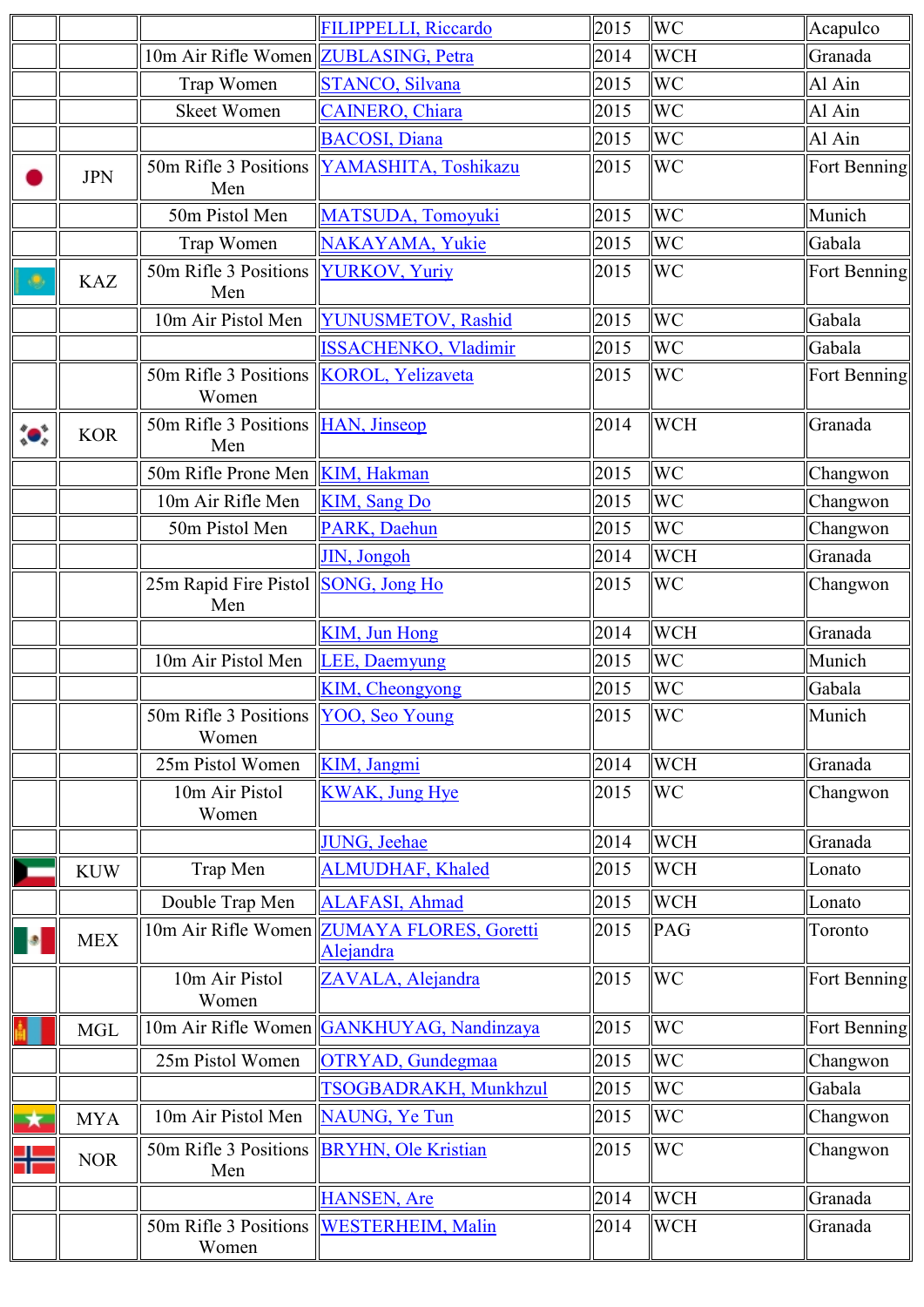| 图         | <b>PER</b> | 50m Pistol Men                                  | <b>CARRILLO, Marko</b>                          | 2015 | PAG        | Toronto      |
|-----------|------------|-------------------------------------------------|-------------------------------------------------|------|------------|--------------|
|           |            | Trap Men                                        | <b>BOZA, Francisco</b>                          | 2015 | PAG        | Toronto      |
|           | POL        | 50m Rifle 3 Positions NAGAY, Agnieszka<br>Women |                                                 | 2015 | ECH        | Maribor      |
|           |            |                                                 | <b>BOGACKA</b> , Sylwia                         | 2015 | <b>WC</b>  | Gabala       |
|           |            | <b>Skeet Women</b>                              | JARMOLINSKA, Aleksandra                         | 2015 | <b>WC</b>  | Gabala       |
| $\bullet$ | <b>POR</b> | 10m Air Pistol Men                              | COSTA, Joao                                     | 2015 | <b>WC</b>  | Fort Benning |
| $\circ$   | <b>PRK</b> | 25m Pistol Women                                | <b>JO, Yong Suk</b>                             | 2014 | <b>WCH</b> | Granada      |
|           |            | Trap Women                                      | PAK, Yong Hui                                   | 2015 | <b>WCH</b> | Lonato       |
|           | <b>PUR</b> | Women                                           | 50m Rifle 3 Positions MERCADO MARTINEZ, Yarimar | 2015 | PAG        | Toronto      |
|           | <b>RUS</b> | 50m Rifle 3 Positions  VLASOV, Fedor<br>Men     |                                                 | 2015 | <b>WC</b>  | Gabala       |
|           |            |                                                 | 50m Rifle Prone Men   KOVALENKO, Sergei         | 2015 | ECH        | Maribor      |
|           |            |                                                 | <b>KAMENSKIY</b> , Sergey                       | 2014 | <b>WCH</b> | Granada      |
|           |            | 10m Air Rifle Men                               | <b>KRUGLOV</b> , Sergey                         | 2014 | <b>WCH</b> | Granada      |
|           |            |                                                 | LOUGINETS, Nazar                                | 2014 | <b>WCH</b> | Granada      |
|           |            | 50m Pistol Men                                  | CHERVYAKOVSKIY, Sergey                          | 2015 | ECH        | Maribor      |
|           |            | 25m Rapid Fire Pistol   KLIMOV, Alexei<br>Men   |                                                 | 2015 | <b>WC</b>  | Munich       |
|           |            | $\overline{10m}$ Air Pistol Men                 | <b>EKIMOV</b> , Leonid                          | 2015 | <b>WC</b>  | Changwon     |
|           |            |                                                 | <b>GONTCHAROV, Vladimir</b>                     | 2014 | <b>WCH</b> | Granada      |
|           |            | Trap Men                                        | <b>ALIPOV, Alexey</b>                           | 2015 | EUG        | Baku         |
|           |            | Double Trap Men                                 | <b>FOKEEV, Vitaly</b>                           | 2015 | EUG        | Baku         |
|           |            |                                                 | <b>MOSIN</b> , Vasily                           | 2015 | <b>WC</b>  | Al Ain       |
|           |            | <b>Skeet Men</b>                                | <b>ZEMLIN</b> , Alexander                       | 2014 | WCH        | Granada      |
|           |            | 10m Air Rifle Women ZHUKOVA, Anna               |                                                 | 2015 | <b>WC</b>  | Gabala       |
|           |            | 25m Pistol Women                                | <b>ALIPOVA</b> , Yuliya                         | 2015 | <b>WC</b>  | Munich       |
|           |            |                                                 | <b>BATSARASHKINA, Vitalina</b>                  | 2015 | <b>WC</b>  | Gabala       |
|           |            | 10m Air Pistol<br>Women                         | YASKEVICH, Liubov                               | 2015 | <b>WC</b>  | Changwon     |
|           |            |                                                 | KOUSNETSOVA, Olga                               | 2015 | <b>WC</b>  | Gabala       |
|           |            | Trap Women                                      | <b>BARSUK</b> , Tatiana                         | 2015 | <b>WC</b>  | Larnaca      |
|           |            |                                                 | <b>TKACH</b> , Elena                            | 2015 | <b>WCH</b> | Lonato       |
|           | <b>SLO</b> | Trap Men                                        | <b>MACEK</b> , Bostjan                          | 2015 | ECH        | Maribor      |
|           |            | 10m Air Pistol<br>Women                         | <b>DOBRAVEC, Petra</b>                          | 2014 | <b>WCH</b> | Granada      |
| ٠         | <b>SMR</b> | Trap Men                                        | <b>SELVA, Stefano</b>                           | 2015 | ECH        | Maribor      |
|           |            | Trap Women                                      | PERILLI, Arianna                                | 2015 | EUG        | Baku         |
|           |            |                                                 | PERILLI, Alessandra                             | 2015 | <b>WC</b>  | Al Ain       |
| 一晚        | <b>SRB</b> | 50m Rifle 3 Positions<br>Men                    | <b>SEBIC, Milenko</b>                           | 2015 | ECH        | Maribor      |
|           |            | 10m Air Rifle Men                               | <b>STEFANOVIC, Milutin</b>                      | 2015 | <b>WC</b>  | Fort Benning |
|           |            |                                                 | PLETIKOSIC, Stevan                              | 2015 | <b>WC</b>  | Munich       |
|           |            | 50m Pistol Men                                  | <b>MIKEC</b> , Damir                            | 2015 | <b>WC</b>  | Fort Benning |
|           |            | 10m Air Pistol Men                              | <b>GRGIC, Dimitrije</b>                         | 2015 | <b>WC</b>  | Changwon     |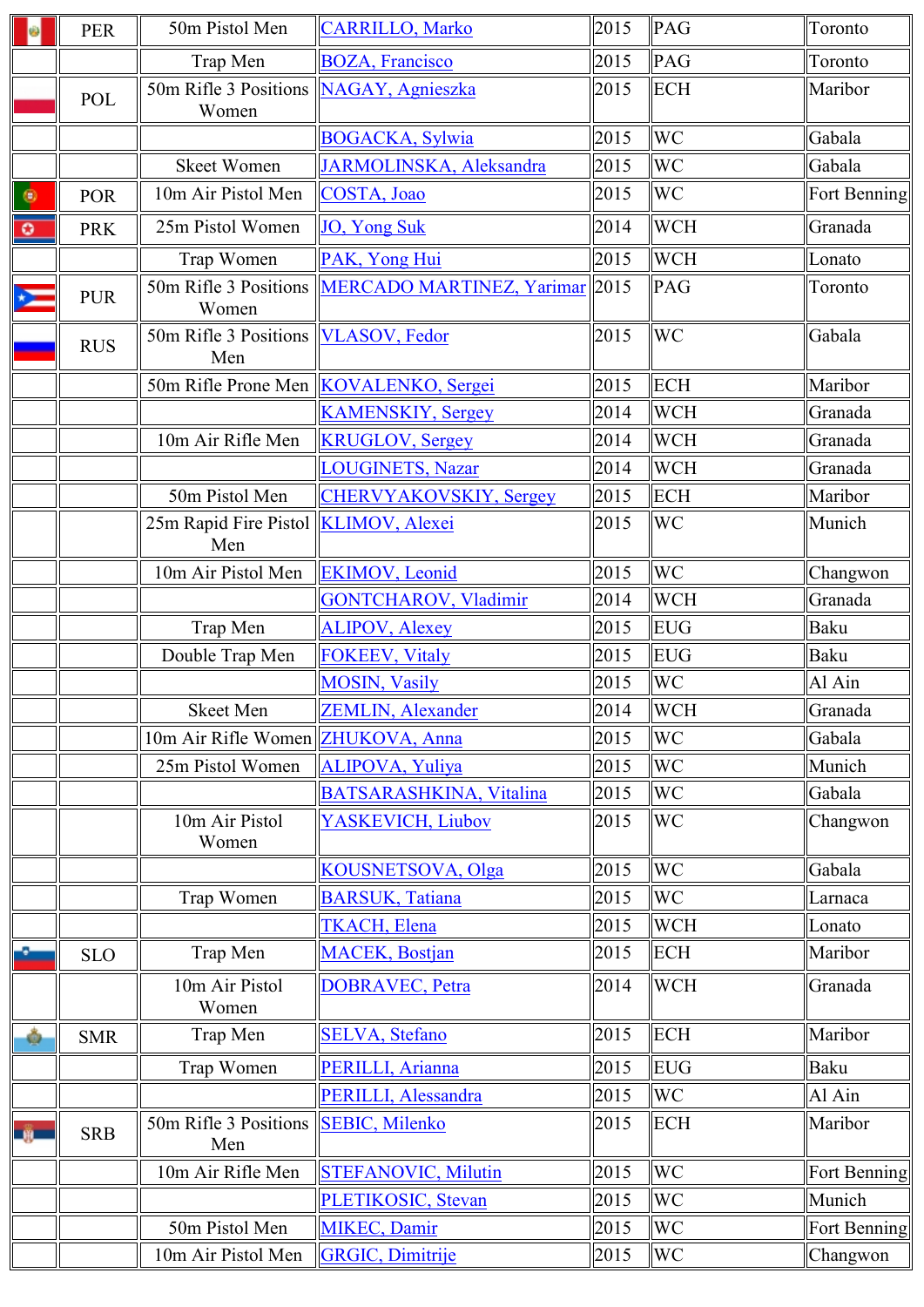|                |            |                                                   | 10m Air Rifle Women ANDJUSIC MAKSIMOVIC, Ivana 2015 |      | <b>WC</b>  | Changwon     |
|----------------|------------|---------------------------------------------------|-----------------------------------------------------|------|------------|--------------|
|                |            |                                                   | <b>ARSOVIC</b> , Andrea                             | 2014 | <b>WCH</b> | Granada      |
|                |            | 10m Air Pistol<br>Women                           | <b>VELICKOVIC, Bobana</b>                           | 2015 | <b>WC</b>  | Munich       |
|                |            |                                                   | <b>SEKARIC</b> , Jasna                              | 2014 | <b>WCH</b> | Granada      |
| ۰              | <b>SUI</b> | 50m Rifle 3 Positions   MISCHLER, Jasmin<br>Women |                                                     | 2015 | <b>WC</b>  | Gabala       |
|                |            | 10m Air Rifle Women HORNUNG, Sarah                |                                                     | 2015 | EUG        | Baku         |
|                |            | 25m Pistol Women                                  | <b>DIETHELM GERBER, Heidi</b>                       | 2015 | EUG        | Baku         |
| -9.            | <b>SVK</b> | 50m Pistol Men                                    | <b>KOPP, Pavol</b>                                  | 2015 | EUG        | Baku         |
|                |            | 10m Air Pistol Men                                | <b>TUZINSKY</b> , Juraj                             | 2014 | <b>WCH</b> | Granada      |
|                |            | Trap Men                                          | VARGA, Erik                                         | 2014 | <b>WCH</b> | Granada      |
|                |            | Trap Women                                        | <b>REHAK STEFECEKOVA, Zuzana 2015</b>               |      | ECH        | Maribor      |
|                |            | <b>Skeet Women</b>                                | <b>BARTEKOVA, Danka</b>                             | 2014 | <b>WCH</b> | Granada      |
|                | <b>SWE</b> | <b>Skeet Men</b>                                  | <b>NILSSON</b> , Stefan                             | 2015 | EUG        | Baku         |
|                |            |                                                   | <b>SVENSSON, Marcus</b>                             | 2015 | <b>WC</b>  | Larnaca      |
|                |            |                                                   | 10m Air Rifle Women ARVIDSSON, Michaela             | 2015 | <b>WC</b>  | Changwon     |
|                | <b>THA</b> | 25m Pistol Women                                  | PRUCKSAKORN, Tanyaporn                              | 2015 | <b>WC</b>  | Munich       |
|                |            | 10m Air Pistol<br>Women                           | <b>KLAISUBAN, Pim On</b>                            | 2015 | <b>WC</b>  | Gabala       |
|                |            | <b>Skeet Women</b>                                | JIEWCHALOEMMIT, Sutiya                              | 2015 | <b>WC</b>  | Larnaca      |
| ☺              | <b>TPE</b> | 10m Air Pistol<br>Women                           | YU, Ai Wen                                          | 2015 | <b>WC</b>  | Fort Benning |
|                |            |                                                   | WU, Chia Ying                                       | 2014 | <b>WCH</b> | Granada      |
|                |            | Trap Women                                        | LIN, Yi Chun                                        | 2015 | <b>WC</b>  | Gabala       |
| $\mathbf{C}^*$ | TUR        | 10m Air Pistol Men                                | <b>KELES</b> , Ismail                               | 2015 | <b>WC</b>  | Fort Benning |
|                |            |                                                   | <b>DIKEC, Yusuf</b>                                 | 2014 | <b>WCH</b> | Granada      |
|                |            | Trap Men                                          | <b>ILNAM, Yavuz</b>                                 | 2015 | <b>WC</b>  | Larnaca      |
|                |            |                                                   | <b>KEBAPCI</b> , Erdinc                             | 2015 | <b>WC</b>  | Gabala       |
|                | <b>UAE</b> | <b>Skeet Men</b>                                  | <b>BIN FUTTAIS, Saif</b>                            | 2015 | <b>WC</b>  | Larnaca      |
|                | <b>UKR</b> | 50m Rifle 3 Positions   KULISH, Serhiy<br>Men     |                                                     | 2014 | <b>WCH</b> | Granada      |
|                |            | 10m Air Rifle Men                                 | <b>TSARKOV, Oleh</b>                                | 2015 | <b>WC</b>  | Munich       |
|                |            | Men                                               | 25m Rapid Fire Pistol BONDARUK, Roman               | 2015 | ECH        | Maribor      |
|                |            | 10m Air Pistol Men                                | <b>KOROSTYLOV, Pavlo</b>                            | 2015 | EUG        | Baku         |
|                |            |                                                   | <b>OMELCHUK, Oleh</b>                               | 2015 | <b>WC</b>  | Fort Benning |
|                |            | <b>Skeet Men</b>                                  | MILCHEV, Mikola                                     | 2015 | ECH        | Maribor      |
|                |            | 50m Rifle 3 Positions<br>Women                    | <b>KALNYSH, Natallia</b>                            | 2015 | <b>WC</b>  | Munich       |
|                |            | 10m Air Pistol<br>Women                           | <b>KOSTEVYCH</b> , Olena                            | 2014 | <b>WCH</b> | Granada      |
|                | <b>USA</b> | 50m Rifle 3 Positions NORTON, George<br>Men       |                                                     | 2015 | PAG        | Toronto      |
|                |            | 50m Rifle Prone Men EMMONS, Matthew               |                                                     | 2015 | <b>WC</b>  | Changwon     |
|                |            |                                                   | MCPHAIL, Michael                                    | 2015 | <b>WC</b>  | Fort Benning |
|                |            | 10m Air Rifle Men                                 | <b>CHRISTENSON, Dempster</b>                        | 2014 | CAT        | Guadalajara  |